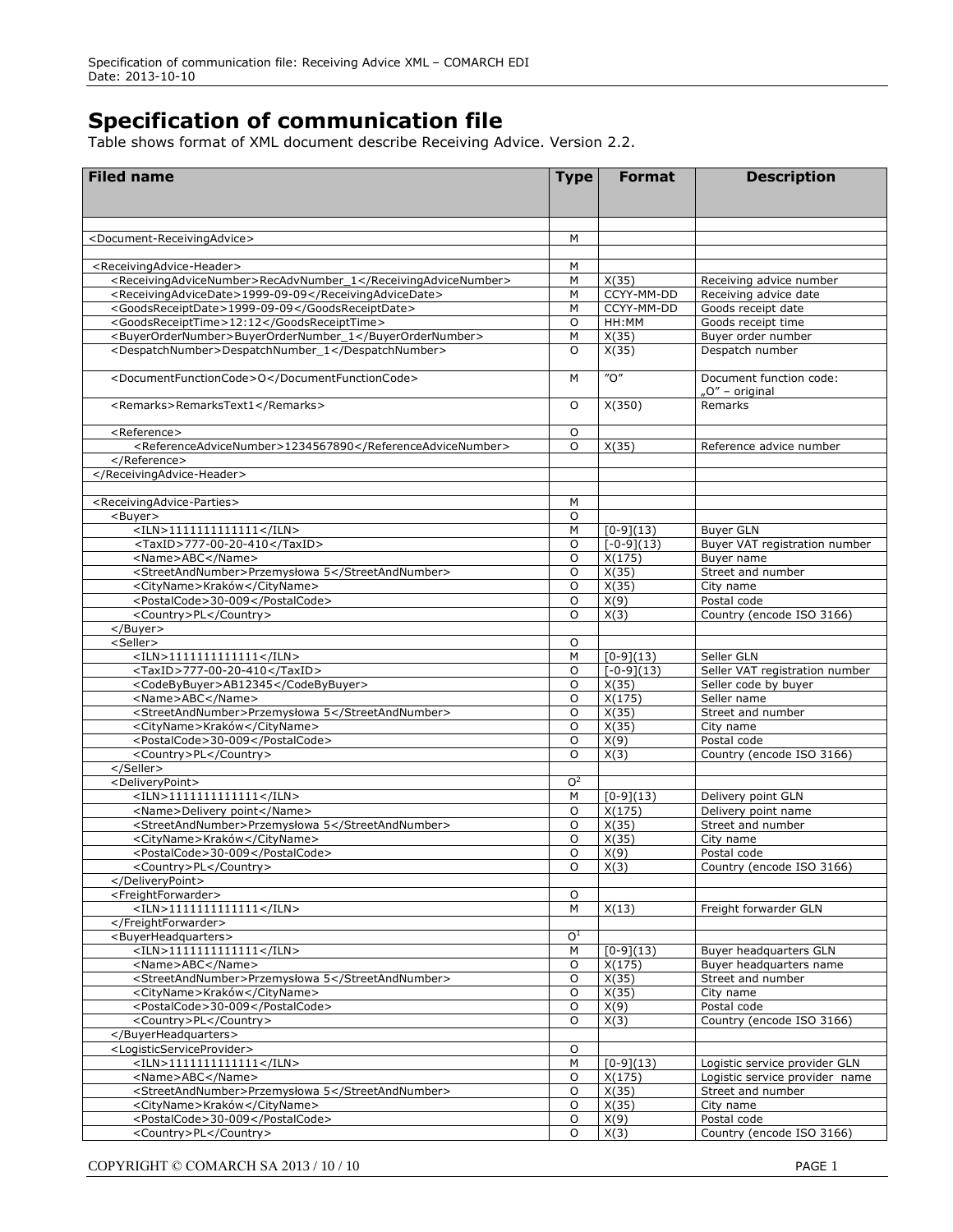| <b>Filed name</b>                                           | <b>Type</b>    | <b>Format</b>        | <b>Description</b>                               |
|-------------------------------------------------------------|----------------|----------------------|--------------------------------------------------|
|                                                             |                |                      |                                                  |
|                                                             |                |                      |                                                  |
|                                                             |                |                      |                                                  |
| <sender></sender>                                           | O              |                      |                                                  |
| $<$ ILN>1111111111111                                       | M              | $[0-9](13)$          | Sender ILN                                       |
| <taxid>111122223344</taxid>                                 | O              | X(13)                | Sender VAT registration number                   |
| <name>ABC</name>                                            | O              | X(175)               | Sender name                                      |
| <streetandnumber>Przemysłowa 5</streetandnumber>            | O              | X(35)                | Street and number                                |
| <cityname>Kraków</cityname>                                 | $\circ$        | X(35)                | City name                                        |
| <postalcode>30-009</postalcode>                             | $\circ$        | X(9)                 | Postal code                                      |
| <country>PL</country>                                       | $\circ$        | X(9)                 | Country (encode ISO 3166)                        |
|                                                             |                |                      |                                                  |
| <receiver></receiver>                                       | O              |                      |                                                  |
| $<$ ILN>1111111111111<br><taxid>111122223344</taxid>        | M<br>$\circ$   | $[0-9](13)$<br>X(13) | Receiver ILN<br>Receiver VAT registration        |
|                                                             |                |                      | number                                           |
| <name>ABC</name>                                            | O              | X(175)               | Receiver name                                    |
| <streetandnumber>Przemysłowa 5</streetandnumber>            | O              | X(35)                | Street and number                                |
| <cityname>Kraków</cityname>                                 | O              | X(35)                | City name                                        |
| <postalcode>30-009</postalcode>                             | O              | X(9)                 | Postal code                                      |
| <country>PL</country>                                       | O              | X(9)                 | Country (encode ISO 3166)                        |
|                                                             |                |                      |                                                  |
|                                                             |                |                      |                                                  |
|                                                             |                |                      |                                                  |
| <receivingadvice-consignment></receivingadvice-consignment> | м              |                      |                                                  |
| <packing-sequence></packing-sequence>                       | M[n]           |                      |                                                  |
| <packing-reference></packing-reference>                     | O              |                      |                                                  |
| <packageid>2</packageid>                                    | M <sup>3</sup> | N <sub>0</sub>       | Hierarchical package Id                          |
| <parentid>1</parentid>                                      | C <sup>4</sup> | N <sub>0</sub>       | Parent Id                                        |
| <packagenumber>4</packagenumber>                            | O              | N <sub>0</sub>       | Package number                                   |
| <packagetype>201</packagetype>                              | $\circ$        | X(17)                | Package type e.g.:                               |
|                                                             |                |                      | 09 - returnable palette                          |
|                                                             |                |                      | 200 - palette ISO 0 / palette                    |
|                                                             |                |                      | <b>1/2 EURO</b>                                  |
|                                                             |                |                      | 201 - palette ISO 1 / palette<br><b>1/1 EURO</b> |
|                                                             |                |                      | CT - carton                                      |
| <packagedifference>2</packagedifference>                    | 0              | N <sub>0</sub>       | Package difference                               |
| <differencereason>AF</differencereason>                     | $\circ$        | X(3)                 | Difference reason:                               |
|                                                             |                |                      | $AF = goods$ delivered damaged                   |
|                                                             |                |                      | $AG =$ delivered too late                        |
|                                                             |                |                      | $2E =$ cancelled from previous                   |
|                                                             |                |                      | order                                            |
|                                                             |                |                      | $CP =$ shipment partial -                        |
|                                                             |                |                      | considered complete, no                          |
|                                                             |                |                      | backorder                                        |
| <markingtype>33E</markingtype>                              | $\circ$        | "33E"   "34E"        | Marking type:                                    |
|                                                             |                |                      | 33E - SSCC Code<br>34E - EAN Code                |
| <serialnumber>1</serialnumber>                              | 0              | X(35)                | <b>SSCC Code</b>                                 |
| <measurements></measurements>                               | 0              |                      |                                                  |
| <grossweight>105</grossweight>                              | O              | R <sub>3</sub>       | Gross weight                                     |
| <volume>20</volume>                                         | $\Omega$       | R <sub>3</sub>       | Volume                                           |
|                                                             |                |                      |                                                  |
|                                                             |                |                      |                                                  |
| <line></line>                                               | O[n]           |                      |                                                  |
| <line-item></line-item>                                     | $\circ$        |                      |                                                  |
| <linenumber>1</linenumber>                                  | $\overline{M}$ | N <sub>0</sub>       | Line number                                      |
| <ean>111111111111</ean>                                     | M              | $[0-9](14)$          | Product EAN                                      |
| <buyeritemcode>BuyerItemCode_1</buyeritemcode>              | $\circ$        | X(35)                | Item code by buyer                               |
| <supplieritemcode>SupplierItemCode_1</supplieritemcode>     | $\circ$        | X(35)                | Item code by supplier                            |
| <quantityreceived>2.000</quantityreceived>                  | M              | R <sub>3</sub>       | Quantity received                                |
| <orderedquantity>12.000</orderedquantity>                   | $\circ$        | R <sub>3</sub>       | Ordered quantity                                 |
| <unitpacksize>3</unitpacksize>                              | O              | R <sub>3</sub>       | Unit packsize                                    |
| <unitofmeasure>KGM</unitofmeasure>                          | $\Omega$       | "PCE"   "KGM"        | Unit of measure:                                 |
|                                                             |                |                      | "PCE" - piece                                    |
|                                                             |                |                      | "KGM" - kilogram                                 |
| <itemdescription>ItemDescription</itemdescription>          | O              | X(70)                | Item description                                 |
| <itemtype>RC</itemtype>                                     | O              | "CU"   "RC"          | Returnable container identifier:                 |
|                                                             |                |                      | "CU" - Consumer unit                             |
|                                                             |                |                      | "RC" - Returnable container                      |
| <quantitydifference>20.000</quantitydifference>             | O              | R <sub>3</sub>       | Quantity difference                              |